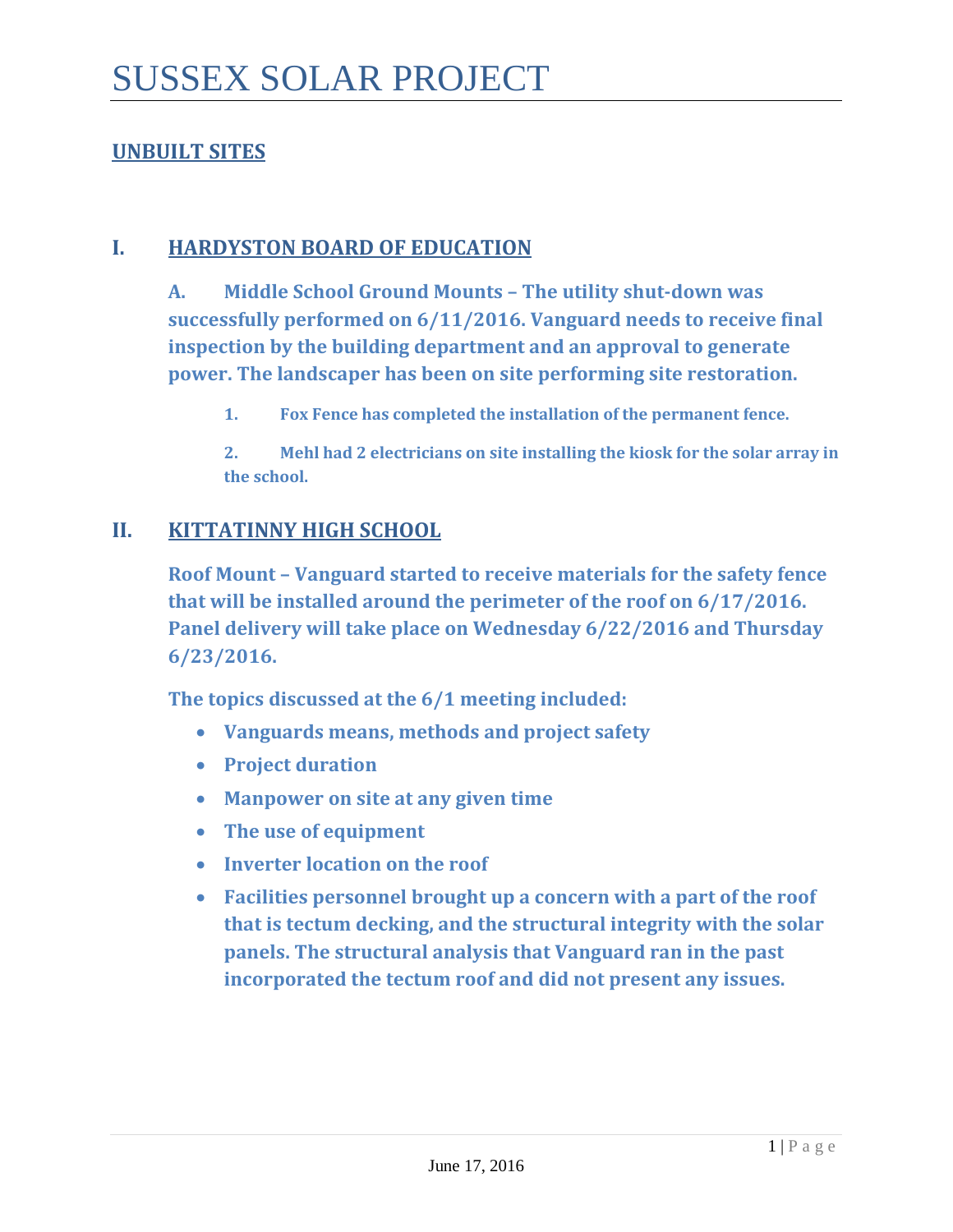# SUSSEX SOLAR PROJECT

### **III. SPARTA BOARD OF EDUCATION**

**Middle School Ground Mounts – Vanguard and Jingoli had a project meeting with Sparta BOE on Wednesday June 15th, 2016.**

**The Topics of discussion at the 6/15 meeting included:** 

- **3-week look ahead which included Sparta stating that any work needs to be performed when school gets let out for summer recess. Silt fence and construction fence installation is slated to start on 6/22/2016 and deliveries to begin on 6/23/2016.**
- **Coordination items were discussed, Sparta stated that there are summer programs from July 1st, 2016 – July 31st, 2016 but should not impact the project. Vanguard will be coordinating all construction activities with the school to avoid any disruptions to the summer programs.**
- **All parties walked the job site to discuss a path that is utilized by students. It was decided the path could remain for student access and will be rerouted slightly to avoid the solar site.**

### **IV. SUSSEX VO-TECH**

**A. Ground Mounts – Panel installation continues for the southern array by Mehl electric. Reivax is excavating for the equipment pad for the northern array as well as digging the high voltage trench that will be running into the equipment pad. As of 6/16/2016 Vanguard has installed approximately 750 panels on the southern array.** 

**1. Mehl Electric had 7 electricians installing panels mounting combiner boxes and laying out and installing conduit.** 

**2. Reivax had 1 operator and 2 laborers excavating the trench for the high voltage trench and equipment pad for the northern array.** 

**3. Ninsa Steel had 4 men finalizing and adjusting the racking**

**B. Roof Mount – Vanguard did receive permits on Wednesday April 27th, 2016. Construction on this array will not start until the school is out for summer break so as not to disrupt students and staff.**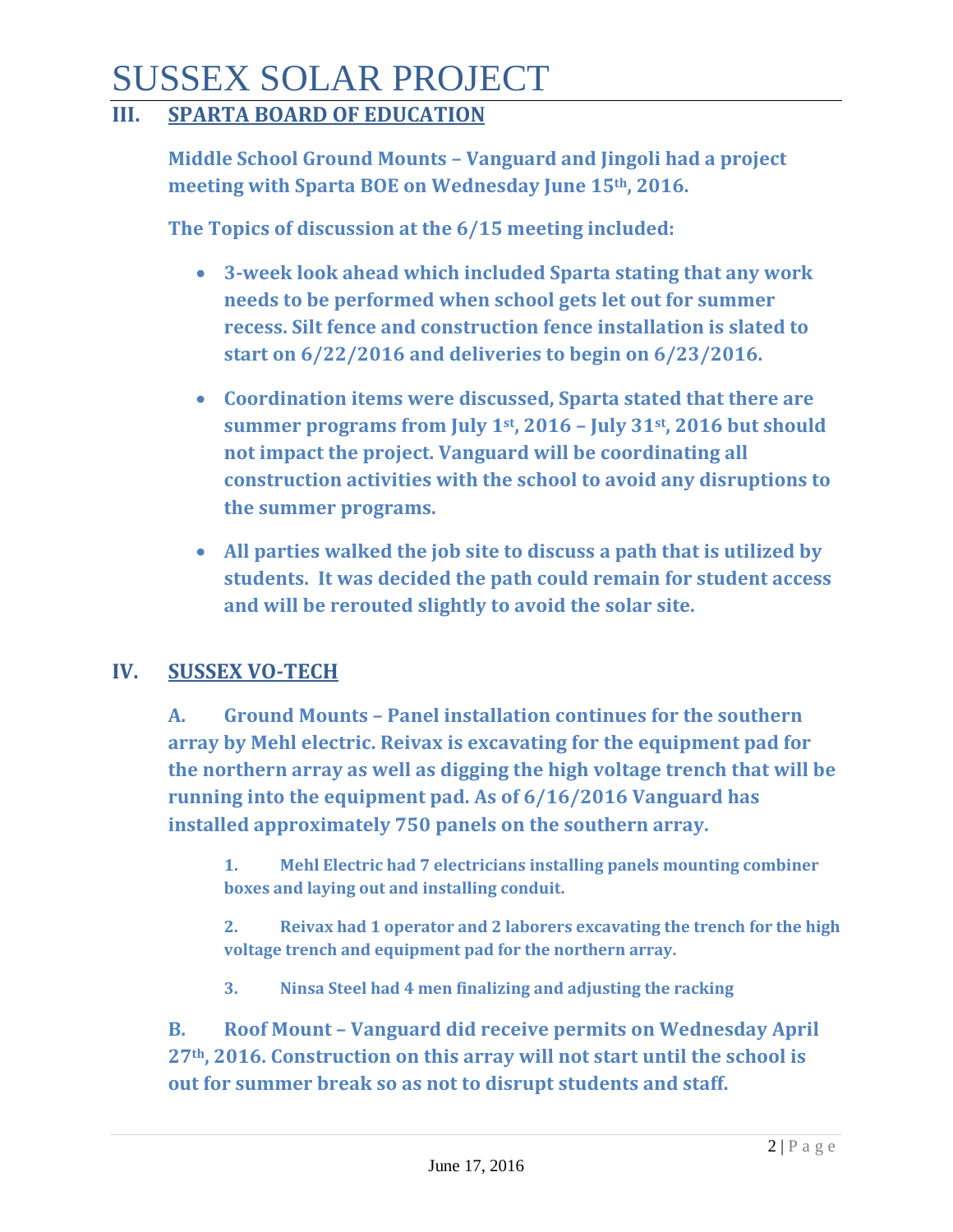# SUSSEX SOLAR PROJECT

## **V. Valley Road School Roof Mount**

**I. Vanguard has drafted up the amendment to include the Valley Road School Roof Mount in their contract. Currently still waiting to receive the site access agreement for the Valley Road School. Jingoli has been in contact with Sunlight and the MCIA regarding getting this document complete. Target is to turn over the agreement on 6/20 for school Board approval on 6/22**

> • **Conducted preliminary construction logistics meeting with Gordon Gibbs on 6/16**

### **Alternate Sites for the Hardyston Elementary School allocation:**

• **Sunlight General redirected their focus for an alternate site design and put together a preliminary design for the 911 call center. Jingoli is reviewing with Vanguard to see if this site is feasible for the project.**